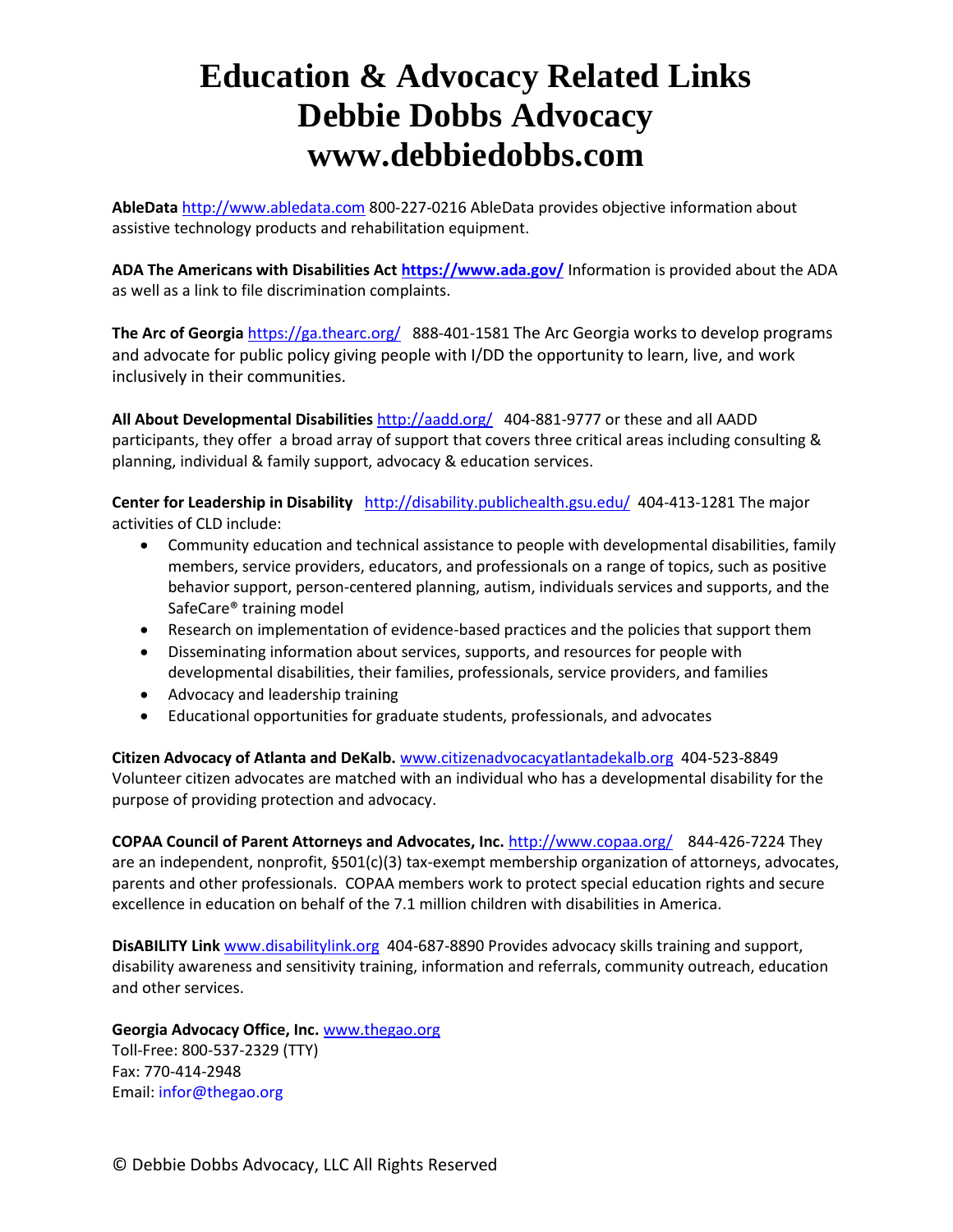Georgia Advocacy Office, Inc. (GAO) is a private non-profit corporation. Their mission is to work with and for oppressed and vulnerable individuals in Georgia who are labeled as disabled or mentally ill to secure their protection and advocacy. GAO's work is mandated by Congress, and GAO has been designated by Georgia as the agency to implement Protection and Advocacy within the state.

**Georgia Aging and Disability Resource Connection (ADRC)** <http://www.georgiaadrc.com/> 866-552-4464 Georgia's Aging and Disability Resource Connection (ADRC) is not a place or a program! It is a coordinated system of partnering organizations that are dedicated to:

- Providing accurate information about publicly and privately financed long-term supports and services.
- Offering a consumer-oriented approach to learning about the availability of services in the home and community.
- Alleviating the need for multiple calls and/or visits to receive services.
- Supporting individuals and family members who are aging or living with a disability.

**Georgia's Client Assistance Program** <http://www.georgiacap.com/> Phone/TTY: 404-373-3116 800-822-9727 Fax: 404-373-4110 Email: [rehab@dol.state.ga.us](mailto:rehab@dol.state.ga.us) If you have a problem with your vocational rehabilitation program or application, the Client Assistance Program can assist you in many ways, including:

- Advising you of your rights
- Solving communication problems
- Teaching you how to make requests
- Referring you to other agencies where helpful
- Negotiating for you
- Mediating disputes
- Advocating for you with the agency and others
- Presenting your requests to the agency
- Obtaining legal representation where we think it appropriate

**Georgia Council on Developmental Disabilities** [http://www.gcdd.org](http://www.gcdd.org/) 888-275-4233 The Georgia Council on Developmental Disabilities is the state's leader in advancing public policy on behalf of persons with developmental disabilities. Our mission is to promote public policy that creates an integrated community life for persons with developmental disabilities, their families, friends, neighbors and all who support them. We achieve this mission by sharing information, coordinating public outreach and implementing strategic legislative advocacy.

### **Georgia Department of Education – Special Education**

From their homepage you will find lots of information such as Special Education Rules, Implementation Manual, Eligibility Categories, Dispute Resolution, and DL Updates (which has a tremendous amount of valuable information you should read). [http://www.doe.k12.ga.us/Curriculum-Instruction-and-](http://www.doe.k12.ga.us/Curriculum-Instruction-and-Assessment/Special-Education-Services/Pages/default.aspx)[Assessment/Special-Education-Services/Pages/default.aspx](http://www.doe.k12.ga.us/Curriculum-Instruction-and-Assessment/Special-Education-Services/Pages/default.aspx) 404-656-3963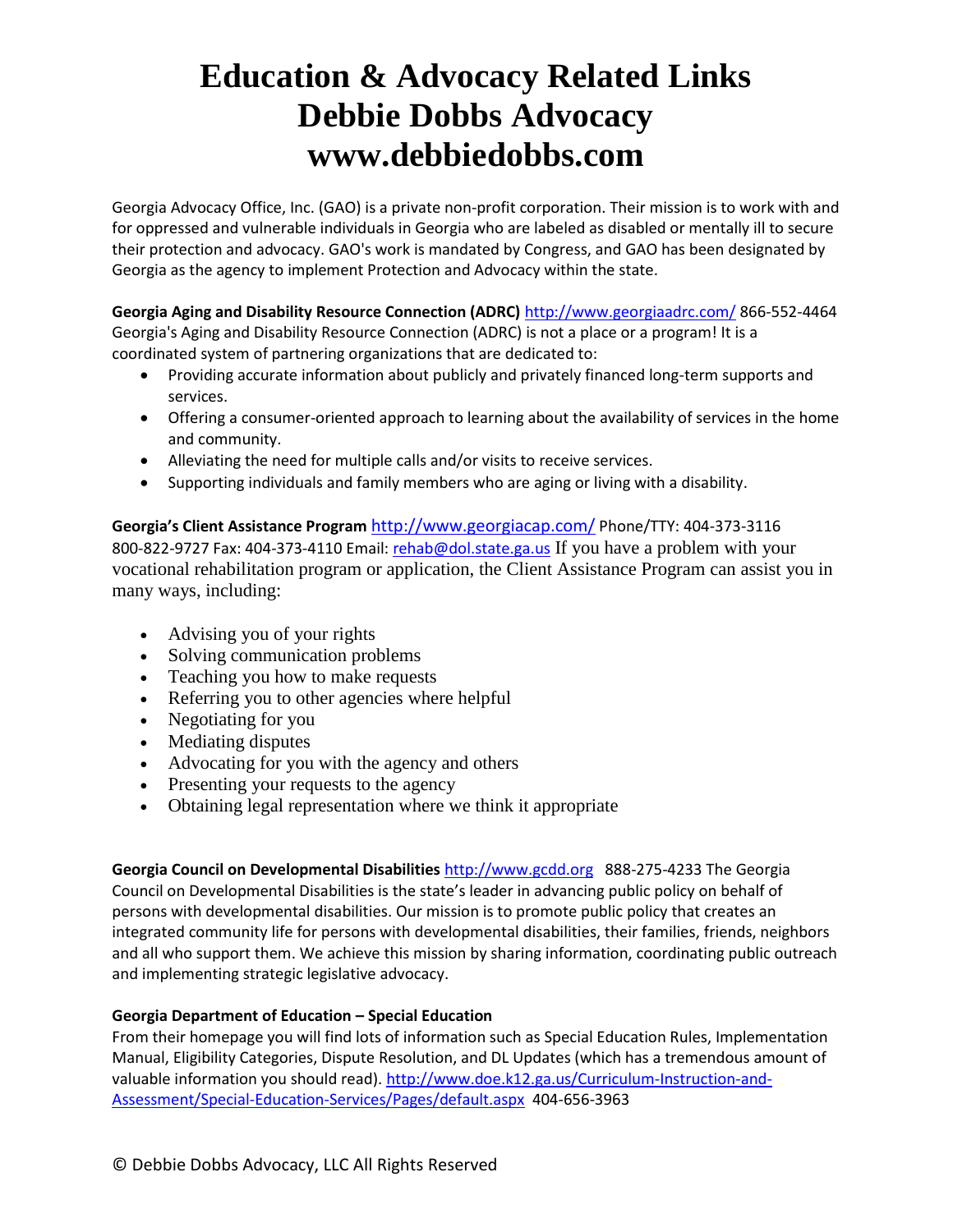#### **Georgia Standards of Excellence**

<https://www.georgiastandards.org/Common-Core/Pages/default.aspx> Links to the public school grade level standards.

**Georgia Learning Resource Systems** <http://www.glrs.org/> 404-656-3963 GLRS is a network of 17 centers throughout Georgia that provide training and resources to educators and parents of students with disabilities.

Georgia Library for Accessible Services (GLASS)<http://georgialibraries.org/glass/>800-248-6701

**Georgia Parent Support Network, Inc.** <http://www.gpsn.org/> 404-758-4500 Georgia Parent Support Network is dedicated to providing support, education, and advocacy for children and their families with mental illness, emotional disturbances, and behavioral differences.

**HB 1133** <http://www.gadoe.org/External-Affairs-and-Policy/Policy/Documents/SSO%20List.pdf> Under a new Georgia law (HB1133), tax credits will be given for donations to qualified Student Scholarship Organizations the provide scholarships for children in K-12 who are currently in public schools and wish to attend a private school. Tax credits will be issued on a first-come first-served basis up to a statewide annual cap of \$50 million. The contributed amounts are deductible for federal income tax purposes.

**Health Law Partnership** <https://healthlawpartnership.org/> The Health Law Partnership's (HeLP) primary premise is that attorneys can intervene to improve the physical, social, and economic environments in which many low-income children live, resulting in their improved health and quality of life.

**IDEA Individuals with Disabilities Education Ac[t https://sites.ed.gov/idea/](https://sites.ed.gov/idea/)** This is the US Department of Education website dedicated to this Federal law which provides the legal framework for the rights of students with disabilities.

**JF&CS** [https://yourtoolsforliving.org/ https://yourtoolsforliving.org/](https://yourtoolsforliving.org/) 770-677-9300 A nonsectarian organization that provides services to people with developmental disabilities and their families in the areas of employment, residential services, family support, transportation, information and education.

**LegalAid-GA** <http://www.legalaid-ga.org/GA/index.cfm>LegalAid-GA is a joint project of Atlanta Legal Aid Society, Inc. and the Georgia Legal Services Program. Their goal is to provide the public with easy Internet access to basic legal information and legal resources in Georgia.

**Library for the Blind and Physically Handicapped** <https://www.loc.gov/nls/> 800-531-2063 Applications are available at all public libraries or online-Source for Talking Books & Textbooks on Tape. FREE service from Library of Congress.

**OSEP** <https://www2.ed.gov/about/offices/list/osers/osep/index.html>The Office of Special Education Programs (OSEP) is dedicated to improving results for infants, toddlers, children and youth with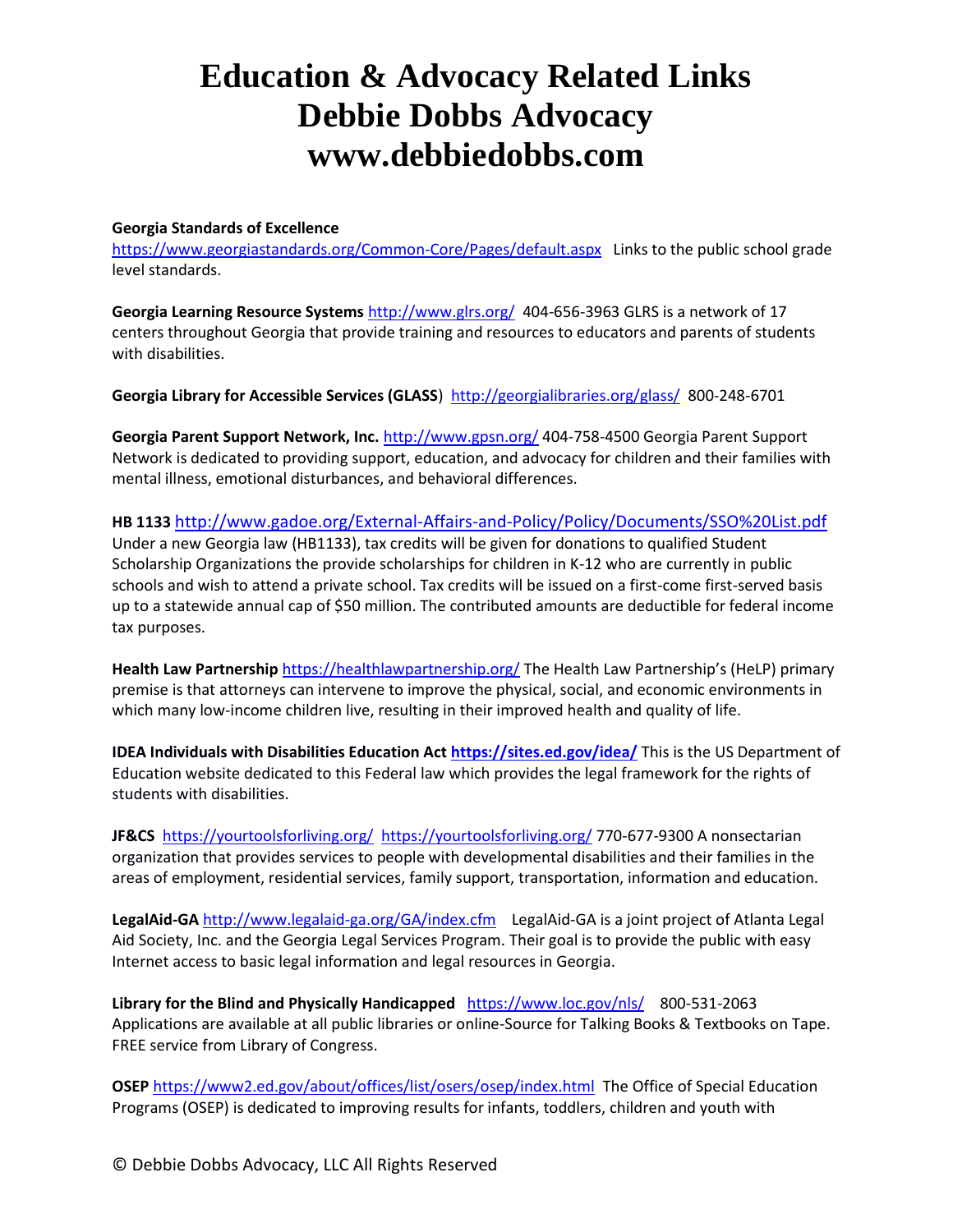disabilities ages birth through 21 by providing leadership and financial support to assist states and local districts. You will find some very good guidance letters that they have provided regarding special education.

Parent to Parent of Georgia [www.p2pga.org](http://www.p2pga.org/) 800-229-2038 Parent's mission is to support Georgia families and individuals from birth to 26 affected by disabilities or special health care needs. They strive to be the source of choice for support, information, education, and leadership development for Georgians with disabilities or special health care needs, ages birth to 26, and their families.

**Parent Mentor Partnership** [www.parentmentors.org](http://www.parentmentors.org/)The Georgia Parent Mentor Partnership is an alliance of parents and professionals working together to improve outcomes for students with disabilities by enhancing communication and collaboration between families, educators and the community. The Partnership includes parent mentors, who are parents of children with disabilities hired by the district to support family engagement, as well as special education directors and other administrators, teachers, and support personnel within the district.

**Parents Educating Parents and Professionals** [www.peppinc.org](http://www.peppinc.org/) 770-577-7771 PEPP Inc believes by giving families the knowledge, skills, and tools necessary they will grow stronger.PEPP's experience level includes professional collaboration with local, state, and federal agencies, as well as direct level serves to at-risk children, youth, and families. PEPP is currently an ARWB grant recipient under WIA funding for services to youth as an emerging workforce; PEPP has been successful managing these funds since 2008. Other PEPP project funders include Federal grants, CYCC State funding, individual local contracts within a number of Georgia counties, and private and corporate foundation funds.

**SB 10** [http://www.doe.k12.ga.us/External-Affairs-and-Policy/Policy/Pages/Special-Needs-Scholarship-](http://www.doe.k12.ga.us/External-Affairs-and-Policy/Policy/Pages/Special-Needs-Scholarship-Program.aspx)[Program.aspx](http://www.doe.k12.ga.us/External-Affairs-and-Policy/Policy/Pages/Special-Needs-Scholarship-Program.aspx) 800-311-3627 Funds received through the GSNS Program can only be used to offset tuition and fees at a private school authorized by the State Board of Education to participate in the program. Funds cannot be used to offset the costs of out of district tuition, charter schools, or other options available under public school choice. Scholarship amounts for students generally range from \$2,500 to \$13,500 with an average amount of about \$6,000. Award amounts for the 2016-2017 school year will typically be posted in June on the website.

To newly qualify for the Georgia Special Needs Scholarship Program for the upcoming school year a student must meet ALL the following requirements:

- **Student Eligibility Criteria 1** A student have must a parent/guardian who currently lives in Georgia and has been a resident for at least one calendar year.
- **Student Eligibility Criteria 2** A student was enrolled and completed the 2016 2017 school year in a Georgia public school in grades kindergarten through twelfth.
- **Student Eligibility Criteria 3** A student was reported as attending a Georgia public school by a school district(s) during mandatory student counts conducted in October 2016 and March 2017.
- **Student Eligibility Criteria 4** A student does not need to have an Individualized Education Plan (IEP) for the entire school year to qualify for the GSNS Program. A student must have received special education services at some point during the 2016 – 2017 school year through an IEP. A student must be reported by a school district(s) in either the October 2016 OR March 2017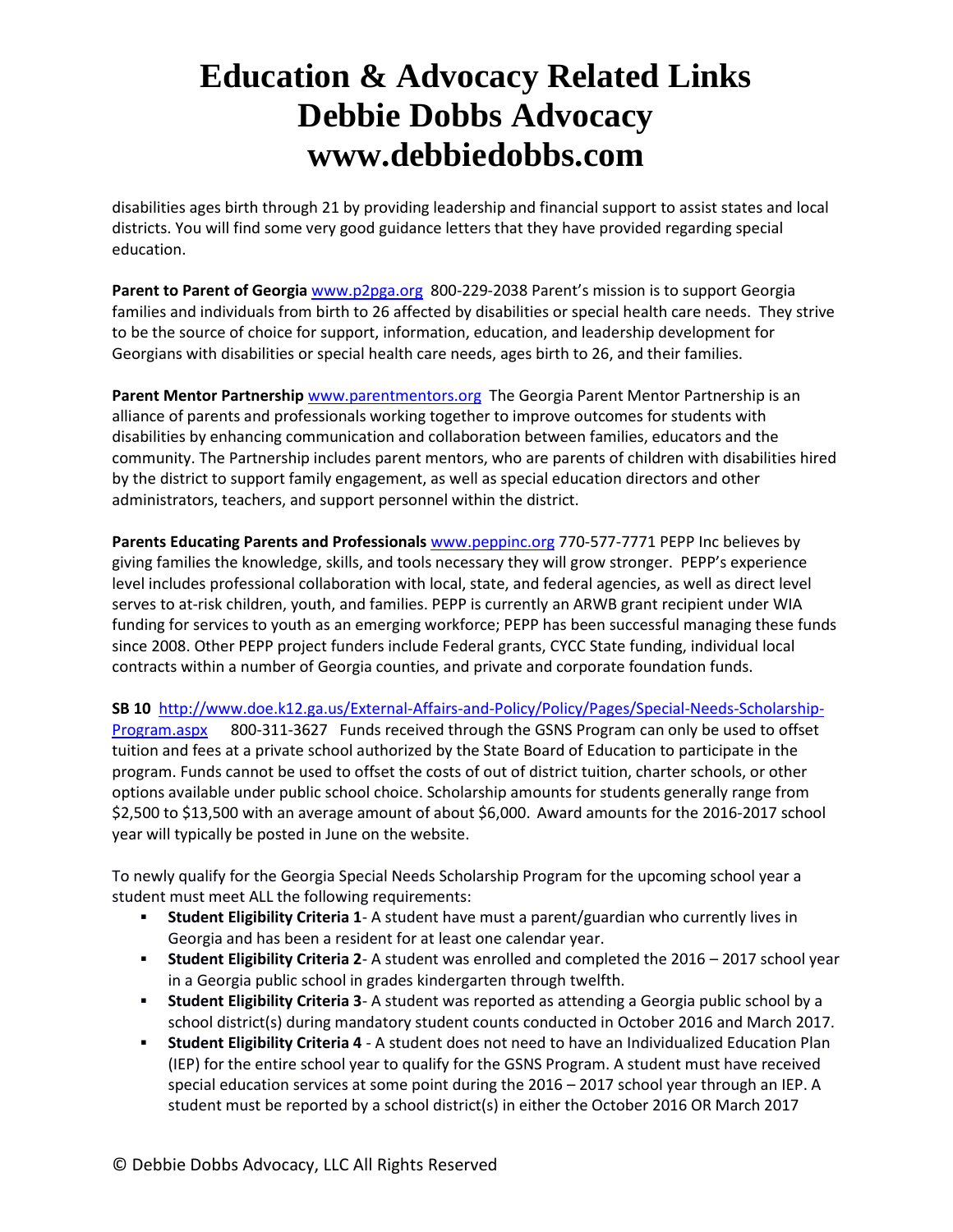student counts OR in final student record as a student receiving special education services by the end of the 2016 – 2017 school year.

At the end of the school year, school systems update student records for students served by an IEP after the March count to reflect that they are special education students. By mid-July the database for the scholarship calculator is updated to include these students.

If a student meets the eligibility criteria for the GSNS Program; a parent/guardian has the right to request a transfer from a student's current public school to:

- Another public school within their district of residence; or
- Another public school district outside their district of residence; or
- One of the three state schools for the blind or deaf; or
- A private school authorized to participate in the GSNS Program. Funds received through the GSNS Program can only be used to pay for tuition and fees at a private school authorized by the State Board of Education to participate in the program.

Funds cannot be used to pay the costs of out of district tuition, charter schools, or other options available under public school choice.

**Southeast ADA Center** [http://www.adasoutheast.org](http://www.adasoutheast.org/) 800-949-4232 The Southeast ADA Center (formerly known as Southeast DBTAC) is your leader in providing information, training, and guidance on the Americans with Disabilities Act (ADA) and disability access tailored to the needs of business, government, and individuals at local, state, and regional levels. They conduct research to reduce and eliminate barriers to employment and economic self-sufficiency and to increase the civic and social participation of Americans with disabilities.

Tools for Life<http://www.gatfl.org/>404-894-0541 Georgia's Assistive Technology Act Program, gives more options for greater freedom by increasing access to and acquisition of assistive technology (AT) devices and services for Georgians of all ages and disabilities so they can live, learn, work, and play independently in communities of their choice. Services within the **[TFL Network](http://www.gatfl.org/TFLNetwork.aspx)** include:

- Initial Interview
- Information and Assistance on Community Resources
- AT Demonstrations
- Access to the AT Lending Libraries
- AT Evaluations and Assessments
- AT Training
- AT and DME Reuse
- AT Funding Education

**Unlock the Waiting Lists** <http://www.unlockthewaitinglists.com/>888-275-4233 Unlock has focused its advocacy efforts primarily for people with physical and developmental disabilities. However, the goal of this Campaign continues to be to eliminate and/or reduce waiting lists in Georgia for all home and community-based services that support people with disabilities.